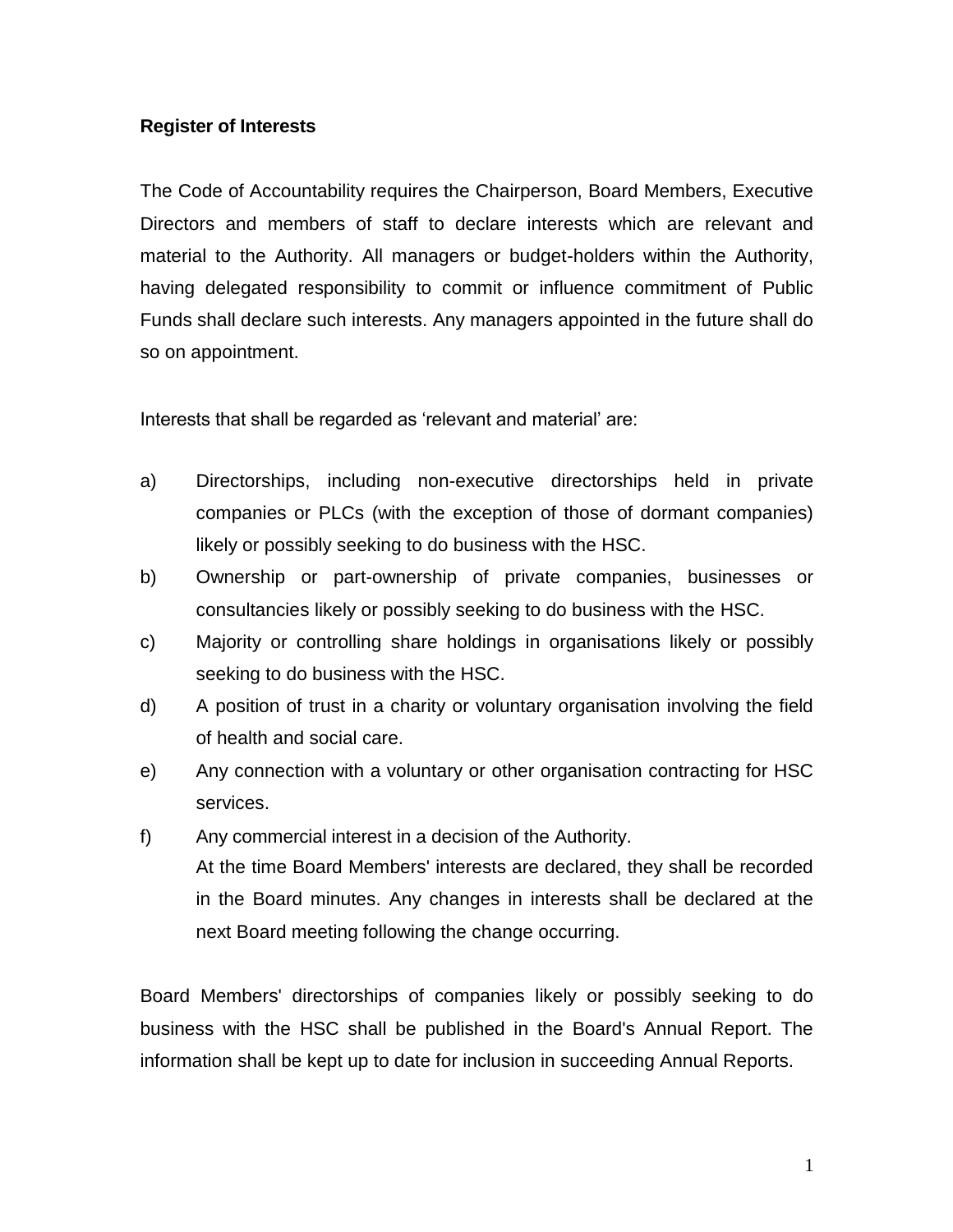During the course of a Board meeting, if a conflict of interest is established, the Member concerned shall, as soon as practicable after its commencement, disclose the fact. It shall be disclosed in a manner that cannot be perceived to influence subsequent discussion or decision. The member shall withdraw from the meeting and play no part in the relevant discussion or decision. (**NB** there may be exceptional circumstances, and SO.6.2.23 shall be applied).

Such interests may also be created by the involvement of a spouse or close family member in such matters.

## **Register of Interests**

The Chief Executive shall ensure that a Register of Interests is established to record formally declarations of interests of Board members. In particular the Register shall include details of all directorships and other relevant and material interests, which have been declared by the Chairperson of the Board, Board Members, the Chief Executive, Executive Directors, managers and budgetholders.

While additional interests or changes in interests should be notified as they arise and incorporated in the Register, an annual review is also to be undertaken. This annual review of the Register shall seek notification of any changes to interests that may have arisen but not notified during the preceding twelve months.

The Register shall be available to the public and the Chief Executive shall take reasonable steps to bring the existence of the Register to the attention of the local population and to publicise arrangements for viewing it.

If Board Members, Chief Executive, Executive Directors, or managers / budgetholders have any doubt about the relevance of an interest, this shall be discussed with the Chairperson, Chief Executive or the staff member's Executive Director as appropriate.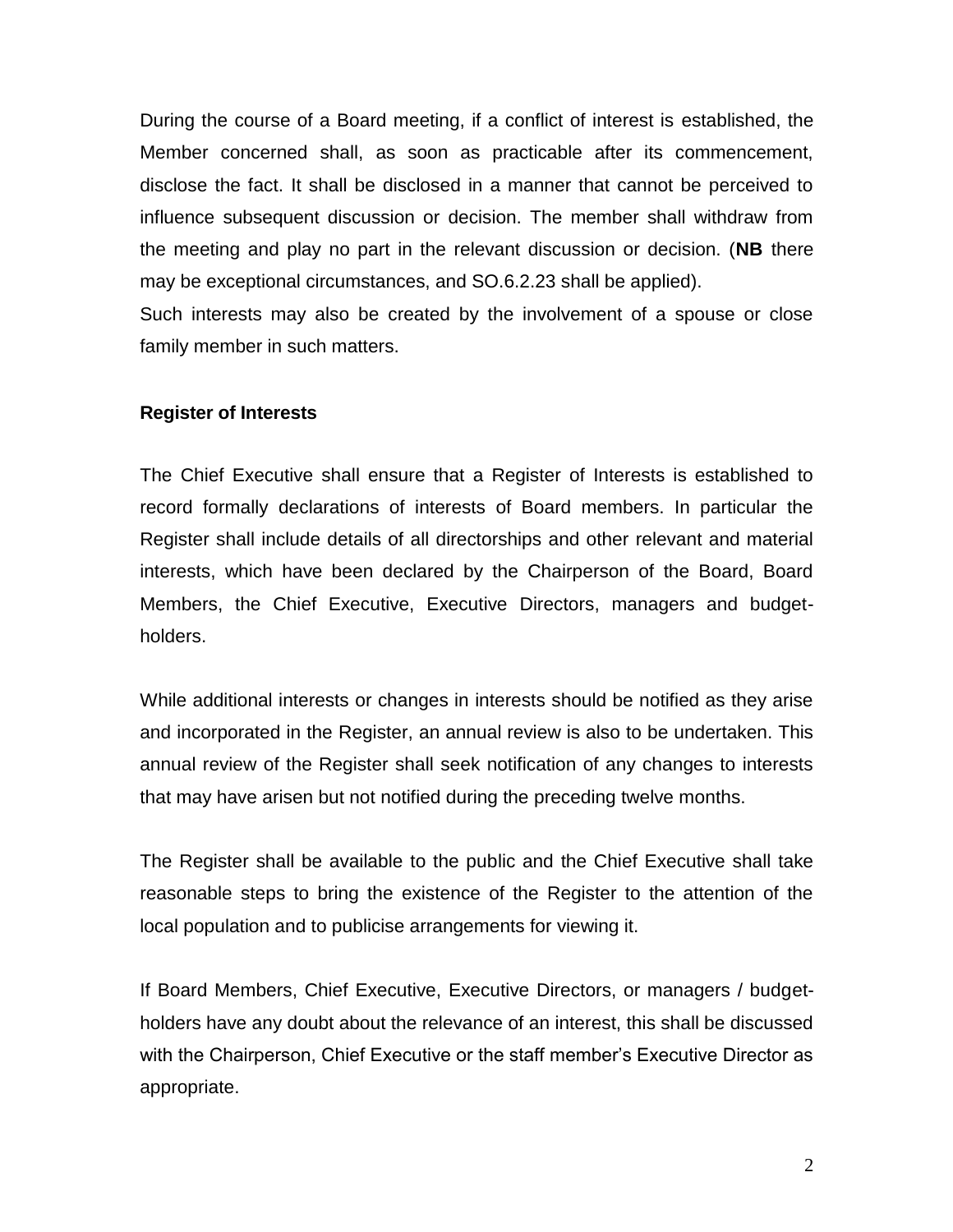The **general principle** to be adopted is that if there is uncertainty regarding the need to disclose a particular matter then, **in the interests of openness, disclosure shall be made.**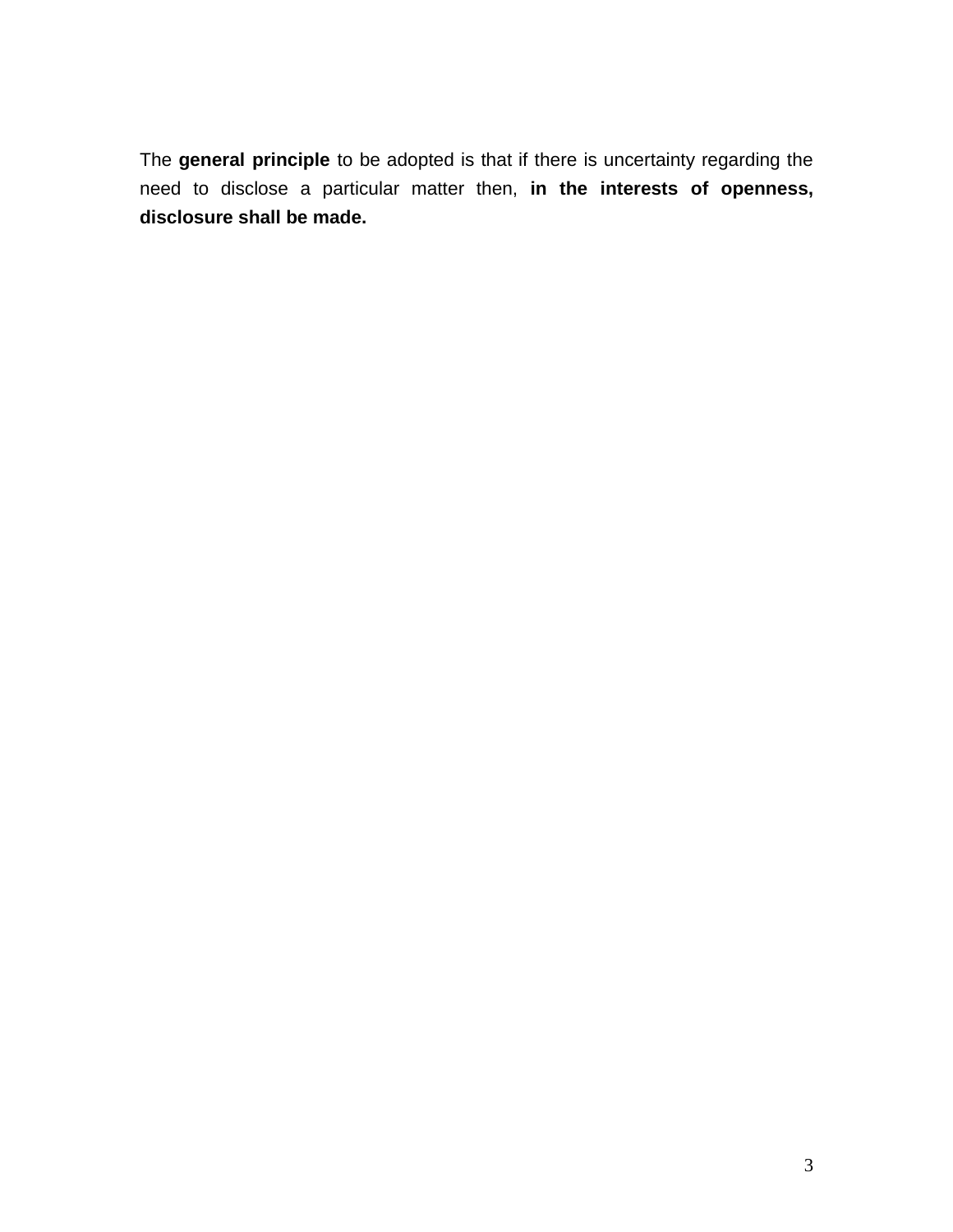Fig 1. Table showing Board members register of interests as at 14 January 2022

|                                        | <b>Consultancies</b><br>and/or direct<br>employment                                   | Fee-paid work | <b>Shareholdings</b> | <b>Fellowships/trusteeships</b><br>and membership of<br>voluntary bodies | Any other<br>personal<br>interests not<br>covered above                          | Non-personal<br><b>interests</b> |
|----------------------------------------|---------------------------------------------------------------------------------------|---------------|----------------------|--------------------------------------------------------------------------|----------------------------------------------------------------------------------|----------------------------------|
| <b>Christine</b><br><b>Collins MBE</b> | Chair of Patient<br>and Client<br>Council                                             | <b>None</b>   | None                 | Member of Northern Ireland<br>Rare Disease Partnership<br>(Charity)      | None                                                                             | None                             |
| <b>Neil Bodger</b>                     | None                                                                                  | <b>None</b>   | None                 | None                                                                     | None                                                                             | None                             |
| <b>Bronagh Scott</b>                   | Leadership<br>Associate with<br><b>HSC Leadership</b><br>Centre NI.<br><b>DOH NI</b>  | None          | None                 | None                                                                     | I am involved in<br>some work with<br>the SDLP - A<br>New Ireland<br>Commission. | None                             |
| Jacqui<br><b>McGarvey</b>              | Leadership Centre<br>a piece of work<br>reviewing Forensic<br>CAMHS. Time<br>limited. | None          | None                 | None                                                                     | None                                                                             | None                             |